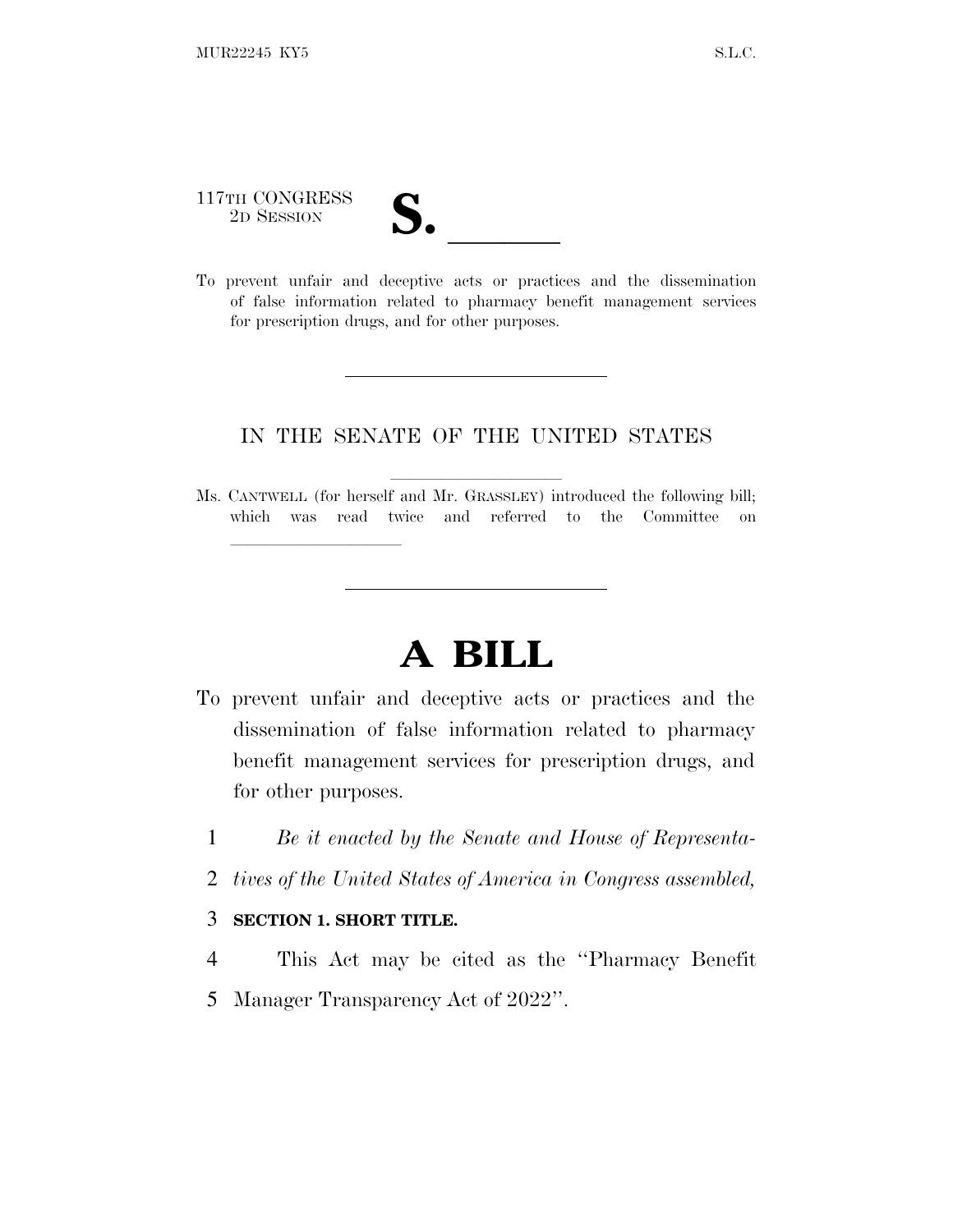$\mathfrak{D}$ 

## **SEC. 2. PROHIBITION ON UNFAIR OR DECEPTIVE PRE-SCRIPTION DRUG PRICING PRACTICES.**

 (a) CONDUCT PROHIBITED.—Except as provided in subsection (b), it shall be unlawful for any pharmacy ben- efit manager (or affiliate, subsidiary, or agent of a phar- macy benefit manager), directly or indirectly, to engage in any of the following activities related to pharmacy ben-efit management services:

 (1) Charge a health plan or payer a different amount for a prescription drug's ingredient cost or dispensing fee than the amount the pharmacy ben- efit manager reimburses a pharmacy for the pre- scription drug's ingredient cost or dispensing fee where the pharmacy benefit manager retains the amount of any such difference.

 (2) Arbitrarily, unfairly, or deceptively, by con- tract or any other means, reduce, rescind, or other- wise claw back any reimbursement payment, in whole or in part, to a pharmacist or pharmacy for a prescription drug's ingredient cost or dispensing fee.

 (3) Arbitrarily, unfairly, or deceptively, by con- tract or any other means, increase fees or lower re- imbursement to a pharmacy in order to offset reim-bursement changes instructed by the Federal Gov-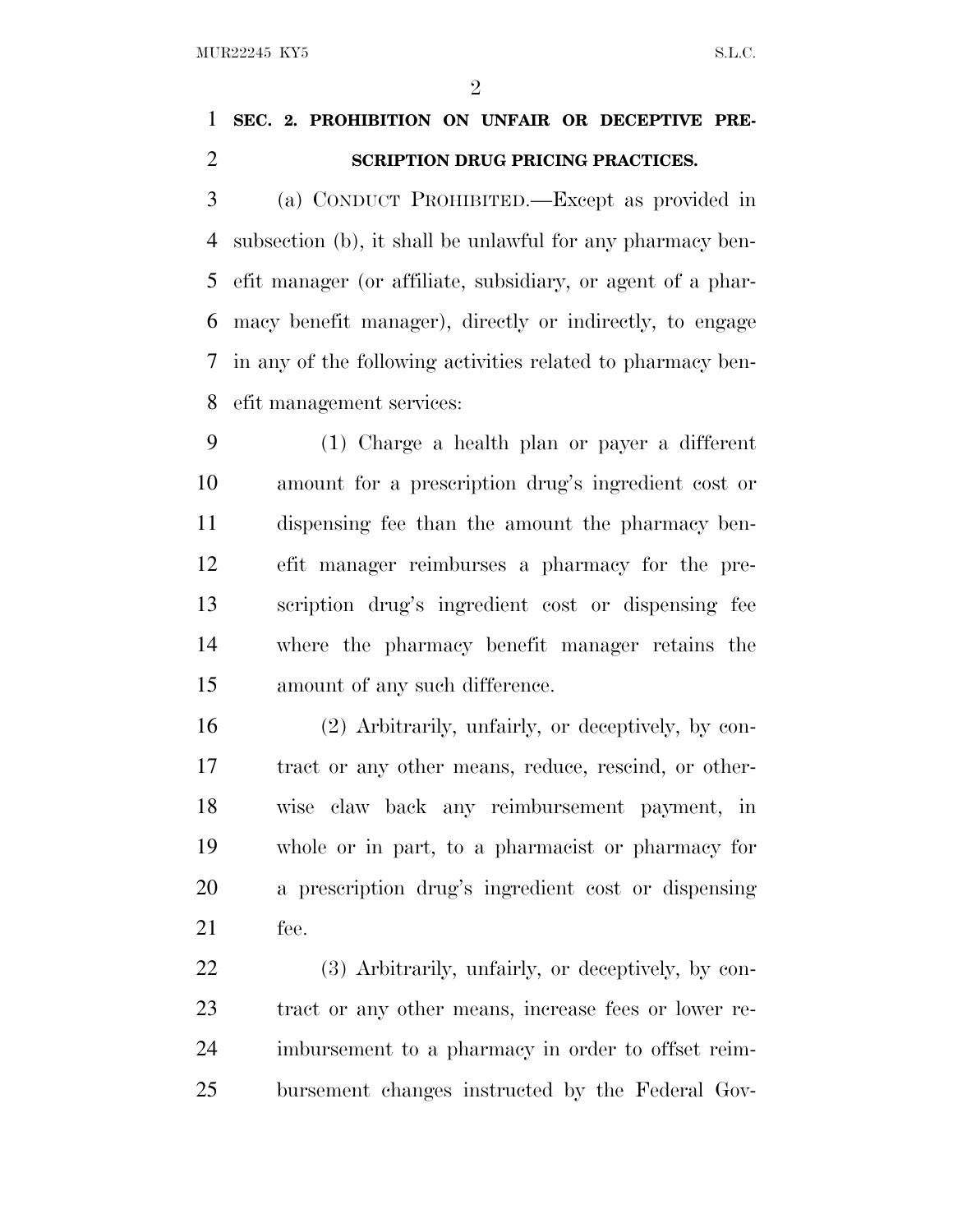ernment under any health plan funded by the Fed-eral Government.

 (b) EXCEPTIONS.—A pharmacy benefit manager shall not be in violation of subsection (a) if the pharmacy benefit manager meets the following conditions:

 (1) The pharmacy benefit manager, affiliate, subsidiary, or agent passes along or returns 100 per- cent of any price concession to a health plan or payer, including any rebate, discount, or other price concession.

 (2) The pharmacy benefit manager, affiliate, subsidiary, or agent provides full and complete dis-closure of—

 (A) the cost, price, and reimbursement of the prescription drug to each health plan, payer, and pharmacy with which the pharmacy benefit manager, affiliate, subsidiary, or agent has a contract or agreement to provide phar-macy benefit management services;

 (B) each fee, markup, and discount charged or imposed by the pharmacy benefit manager, affiliate, subsidiary, or agent to each health plan, payer, and pharmacy with which the pharmacy benefit manager, affiliate, sub-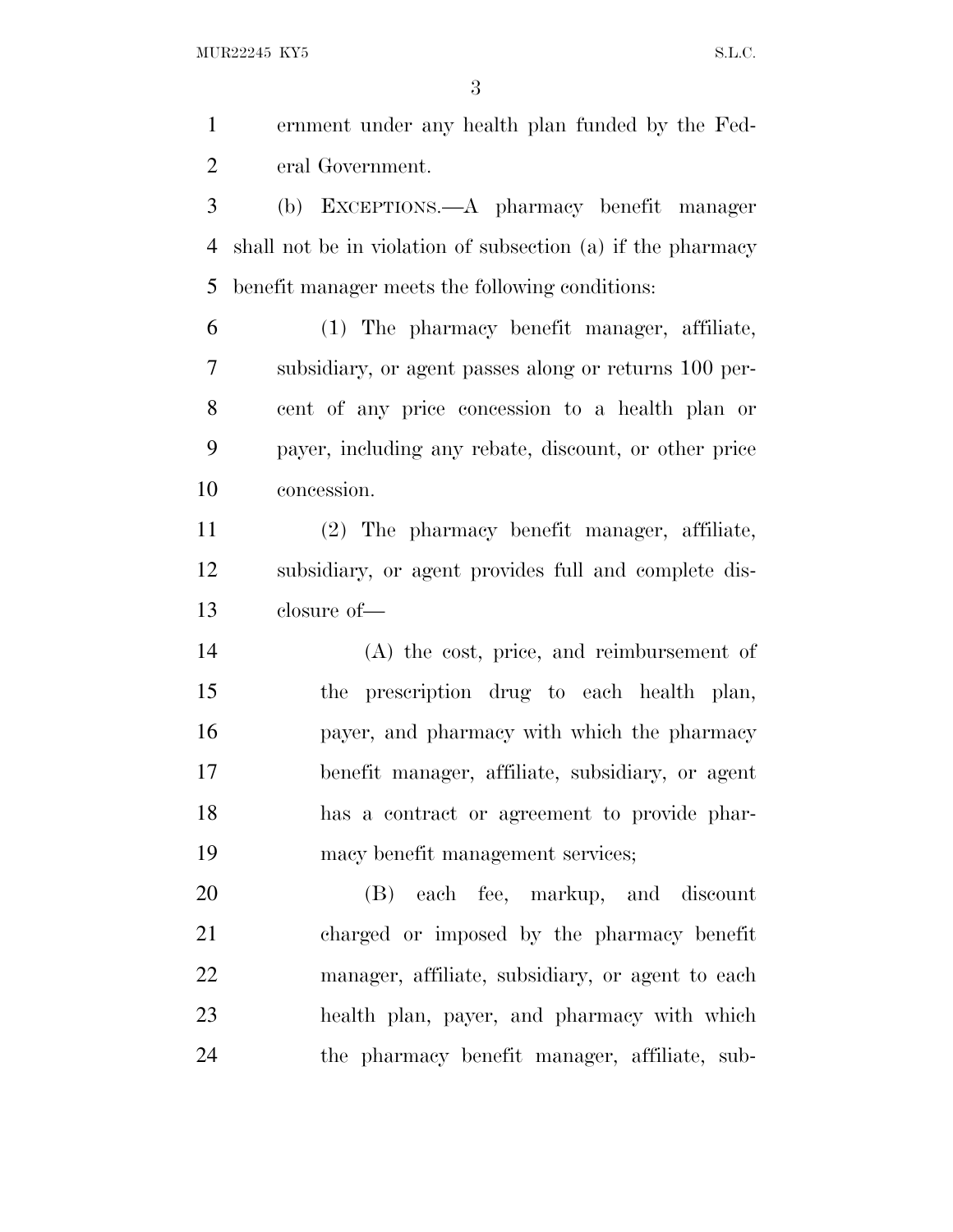sidiary, or agent has a contract or agreement for pharmacy benefit management services; or (C) the aggregate amount of all remunera- tion the pharmacy benefit manager receives from a prescription drug manufacturer for a prescription drug, including any rebate, dis- count, administration fee, and any other pay- ment or credit obtained or retained by the phar- macy benefit manager, or affiliate, subsidiary, or agent of the pharmacy benefit manager, pur- suant to a contract or agreement for pharmacy benefit management services to a health plan, payer, or any Federal agency (upon the request of the agency). **SEC. 3. PROHIBITION ON FALSE INFORMATION.** It shall be unlawful for any person to report informa- tion related to pharmacy benefit management services to a Federal department or agency if— (1) the person knew, or reasonably should have known, the information to be false or misleading; (2) the information was required by law to be reported; and (3) the false or misleading information reported by the person would affect analysis or information compiled by the Federal department or agency for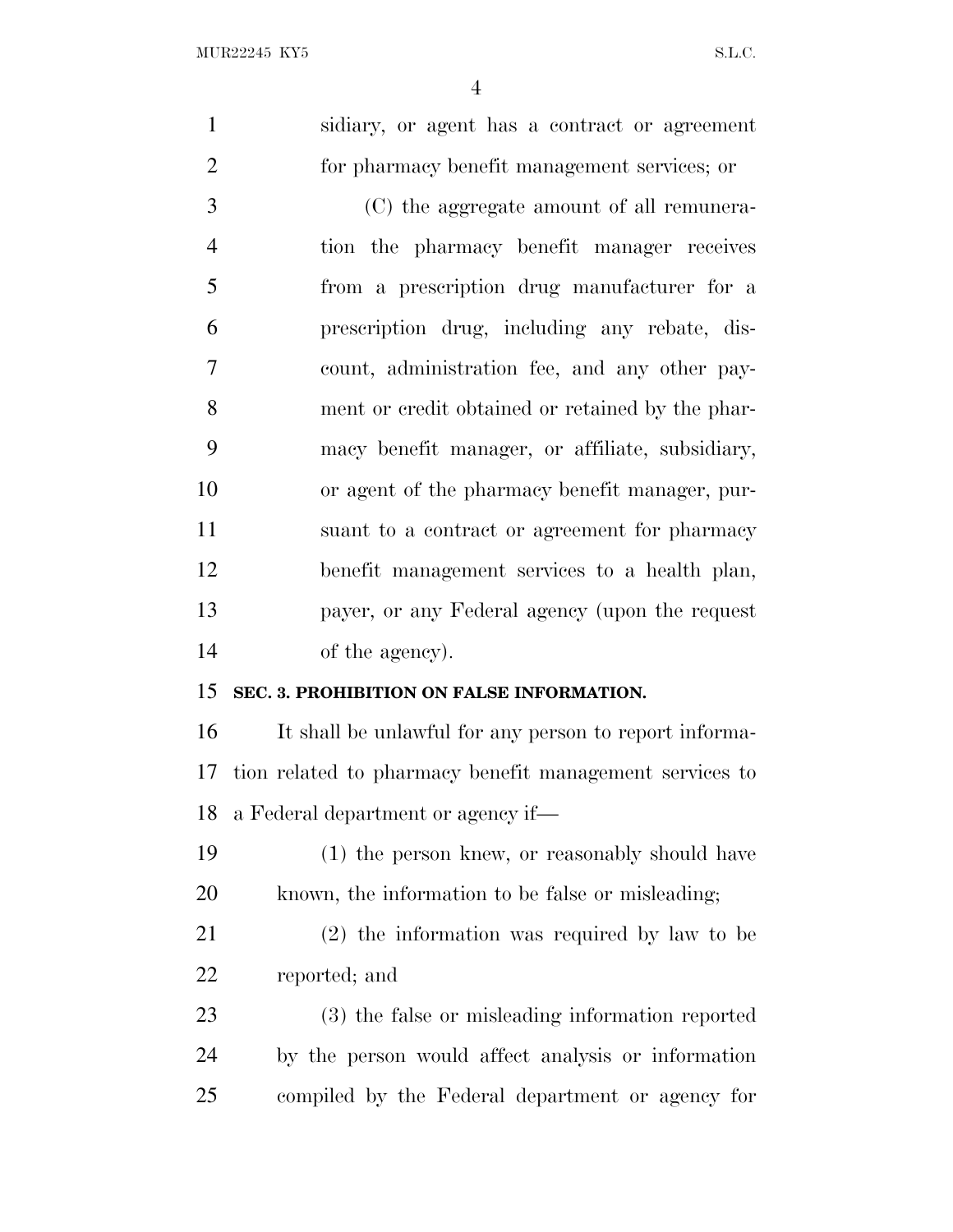MUR22245 KY5 S.L.C.

 statistical or analytical purposes with respect to the market for pharmacy benefit management services.

### **SEC. 4. TRANSPARENCY.**

 (a) REPORTING BY PHARMACY BENEFIT MAN- AGERS.—Not later than 1 year after the date of enactment of this Act, and annually thereafter, each pharmacy ben- efit manager (or affiliate, subsidiary, or agent of a phar- macy benefit manager) shall report to the Commission the following information:

 (1) The aggregate amount of the difference be- tween the amount the pharmacy benefit manager was paid by each health plan and the amount that the pharmacy benefit manager paid each pharmacy on behalf of the health plan for prescription drugs. (2) The aggregate amount of any—

 (A) generic effective rate fee charged to each pharmacy;

 (B) direct and indirect remuneration fee charged or other price concession to each phar-macy; and

 (C) payment rescinded or otherwise clawed back from a reimbursement made to each phar-macy.

 (3) If, during the reporting year, the pharmacy benefit manager moved or reassigned a prescription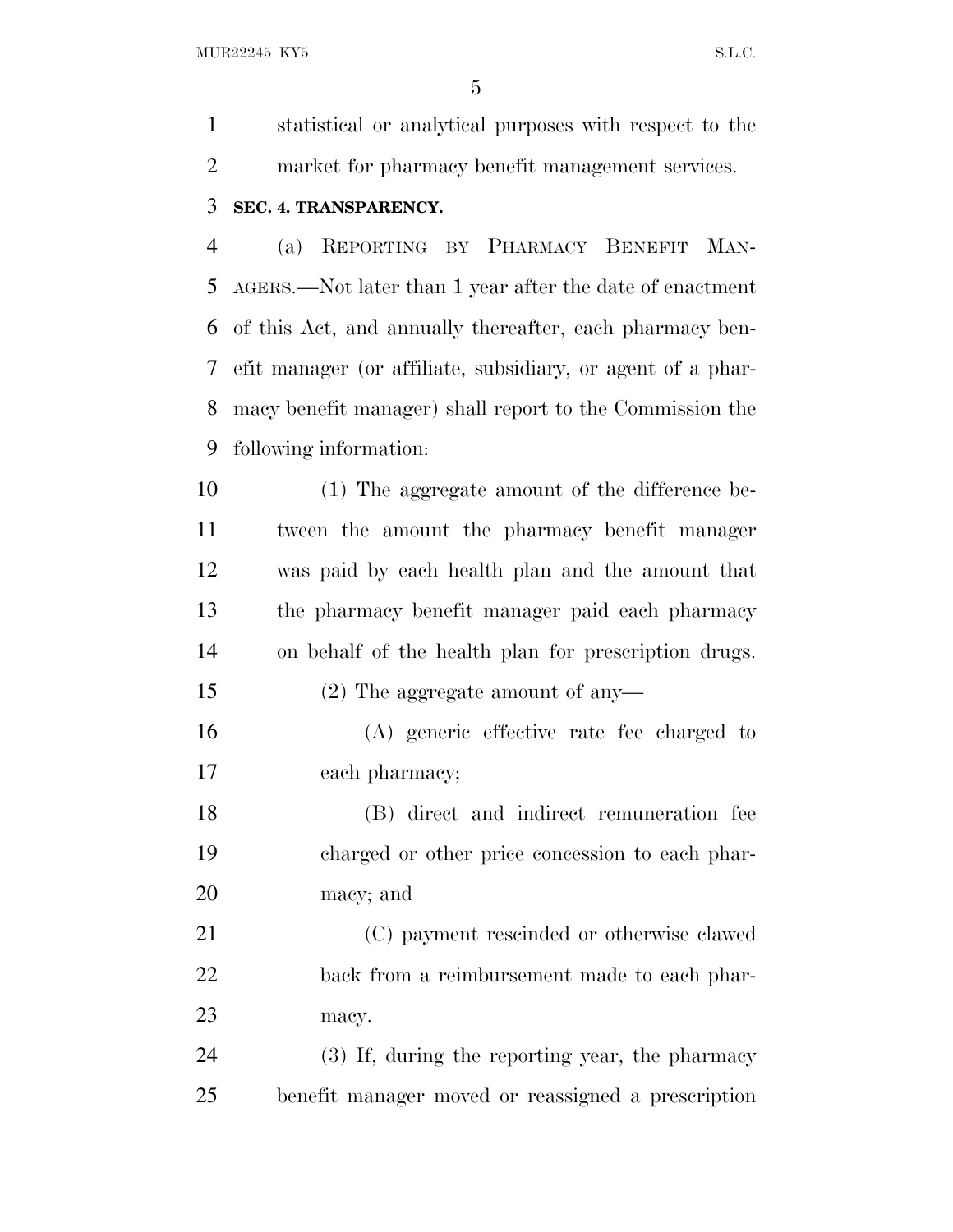MUR22245 KY5 S.L.C.

 drug to a formulary tier that has a higher cost, higher copayment, higher coinsurance, or higher de- ductible to a consumer, or a lower reimbursement to a pharmacy, an explanation of the reason why the drug was moved or reassigned from 1 tier to an- other, including whether the move or reassignment was determined or requested by a prescription drug manufacturer or other entity.

 (4) With respect to any pharmacy benefit man- ager that owns, controls, or is affiliated with a phar- macy, a report regarding any difference in reim- bursement rates or practices, direct and indirect re- muneration fees or other price concessions, and clawbacks between a pharmacy that is owned, con- trolled, or affiliated with the pharmacy benefit man-ager and any other pharmacy.

(b) REPORT TO CONGRESS.—

 (1) IN GENERAL.—Not later than 1 year after the date of enactment of this Act, and annually thereafter, the Commission shall submit to the Com- mittee on Commerce, Science, and Transportation of the Senate and the Committee on Energy and Com- merce of the House of Representatives a report that addresses, at a minimum—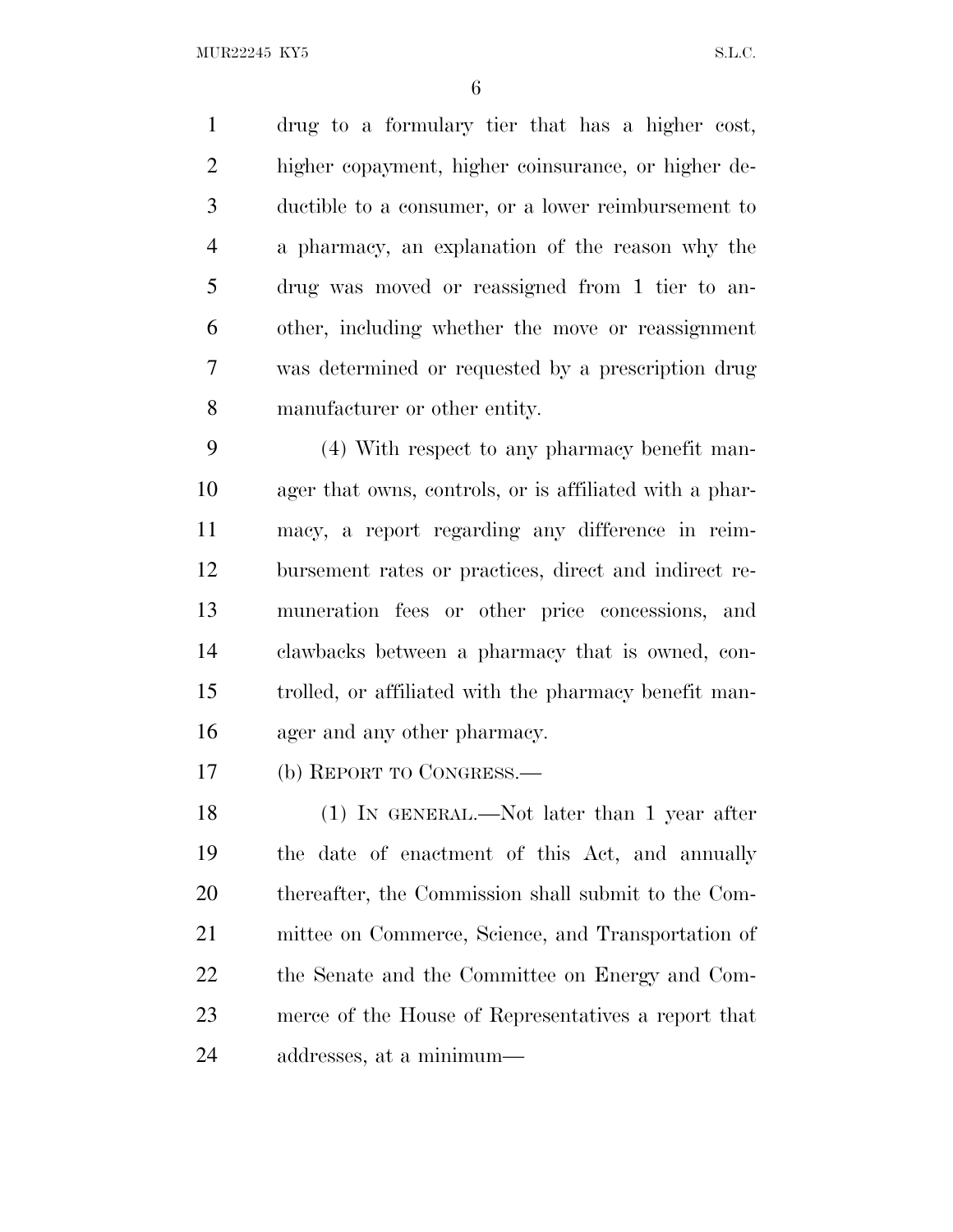| $\mathbf{1}$   | (A) the number actions brought by the               |
|----------------|-----------------------------------------------------|
| $\overline{2}$ | Commission during the reporting year to en-         |
| 3              | force this Act and the outcome of each such en-     |
| $\overline{4}$ | forcement action;                                   |
| 5              | (B) the number of open investigations or            |
| 6              | inquiries into potential violations of this Act as  |
| 7              | of the time the report is submitted;                |
| 8              | (C) the number and nature of complaints             |
| 9              | received by the Commission relating to an alle-     |
| 10             | gation of a violation of this Act during the re-    |
| 11             | porting year;                                       |
| 12             | (D) an anonymized summary of the re-                |
| 13             | ports filed with the Commission pursuant to         |
| 14             | subsection (a) for the reporting year; and          |
| 15             | (E) policy or legislative recommendations           |
| 16             | to strengthen any enforcement action relating       |
| 17             | a violation of this Act, including rec-<br>to       |
| 18             | ommendations to include additional prohibited       |
| 19             | conducted in section $2(a)$ .                       |
| 20             | (2) FORMULARY DESIGN OR PLACEMENT PRAC-             |
| 21             | TICES.—Not later than 1 year after the date of en-  |
| 22             | actment of this Act, the Commission shall submit to |
| 23             | the Committee on Commerce, Science, and Trans-      |
| 24             | portation of the Senate and the Committee on En-    |
| 25             | ergy and Commerce of the House of Representatives   |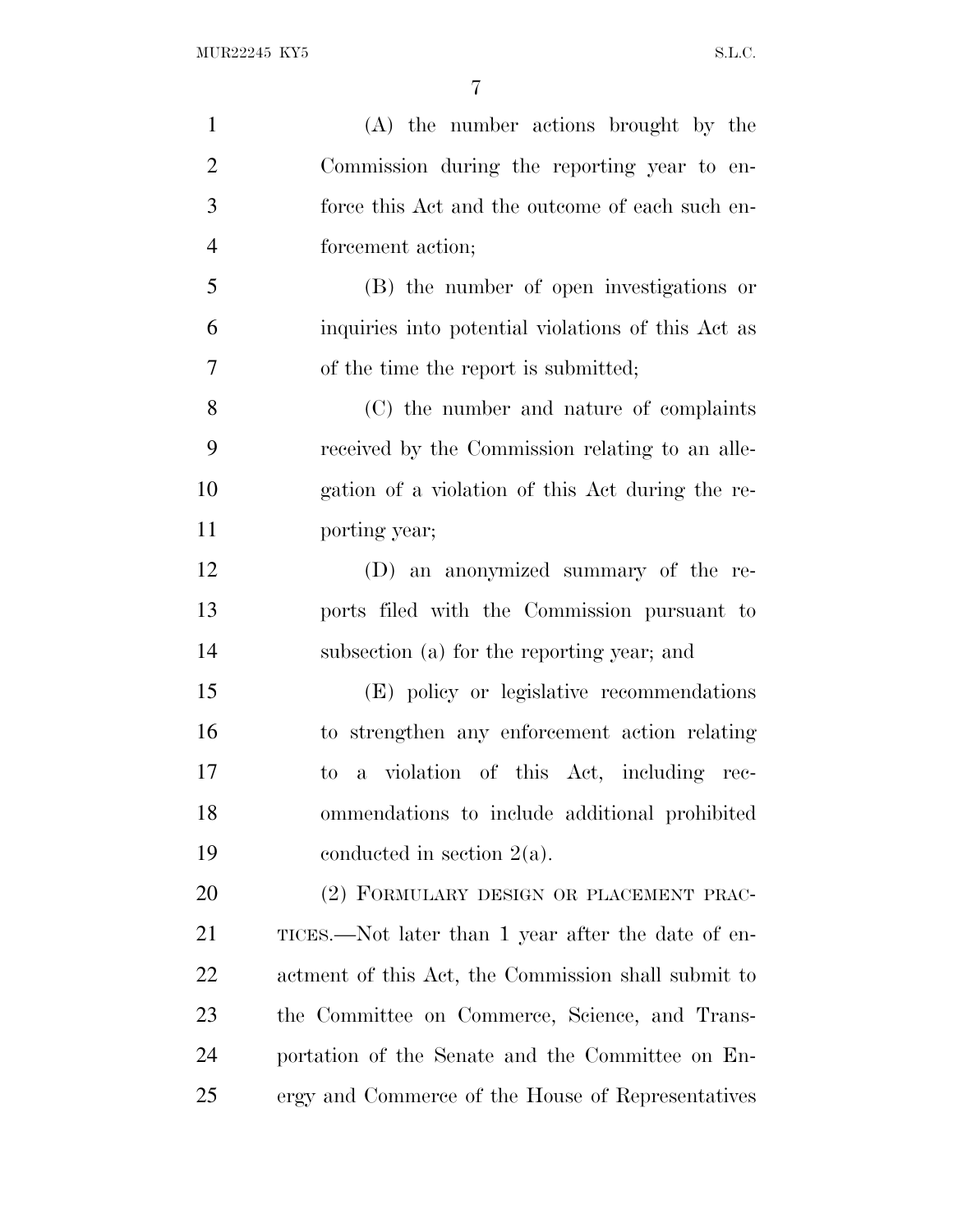a report that addresses the policies, practices, and role of pharmacy benefit managers (including their affiliates, subsidiaries, and agents) regarding for-mulary design or placement, including whether—

 (A) pharmacy benefit managers (including their affiliates, subsidiaries, and agents) use formulary design or placement to increase their gross revenue without an accompanying in- crease in patient access or decrease in patient cost; or

 (B) such policies or practices of pharmacy benefit managers regarding formulary design or placement violate section 5(a) of the Federal 14 Trade Commission Act (45 U.S.C. 45(a)).

 (3) CONSTRUCTION.—Nothing in this section shall be construed as authorizing the Commission to disclose any information that is a trade secret or confidential information described in section  $552(b)(4)$  of title 5, United States Code.

### **SEC. 5. WHISTLEBLOWER PROTECTIONS.**

 (a) I<sup>N</sup> GENERAL.—A pharmacy benefit manager, health plan, pharmaceutical manufacturer, pharmacy, or any affiliate, subsidiary, or agent thereof shall not, directly or indirectly, discharge, demote, suspend, diminish, or withdraw benefits from, threaten, harass, or in any other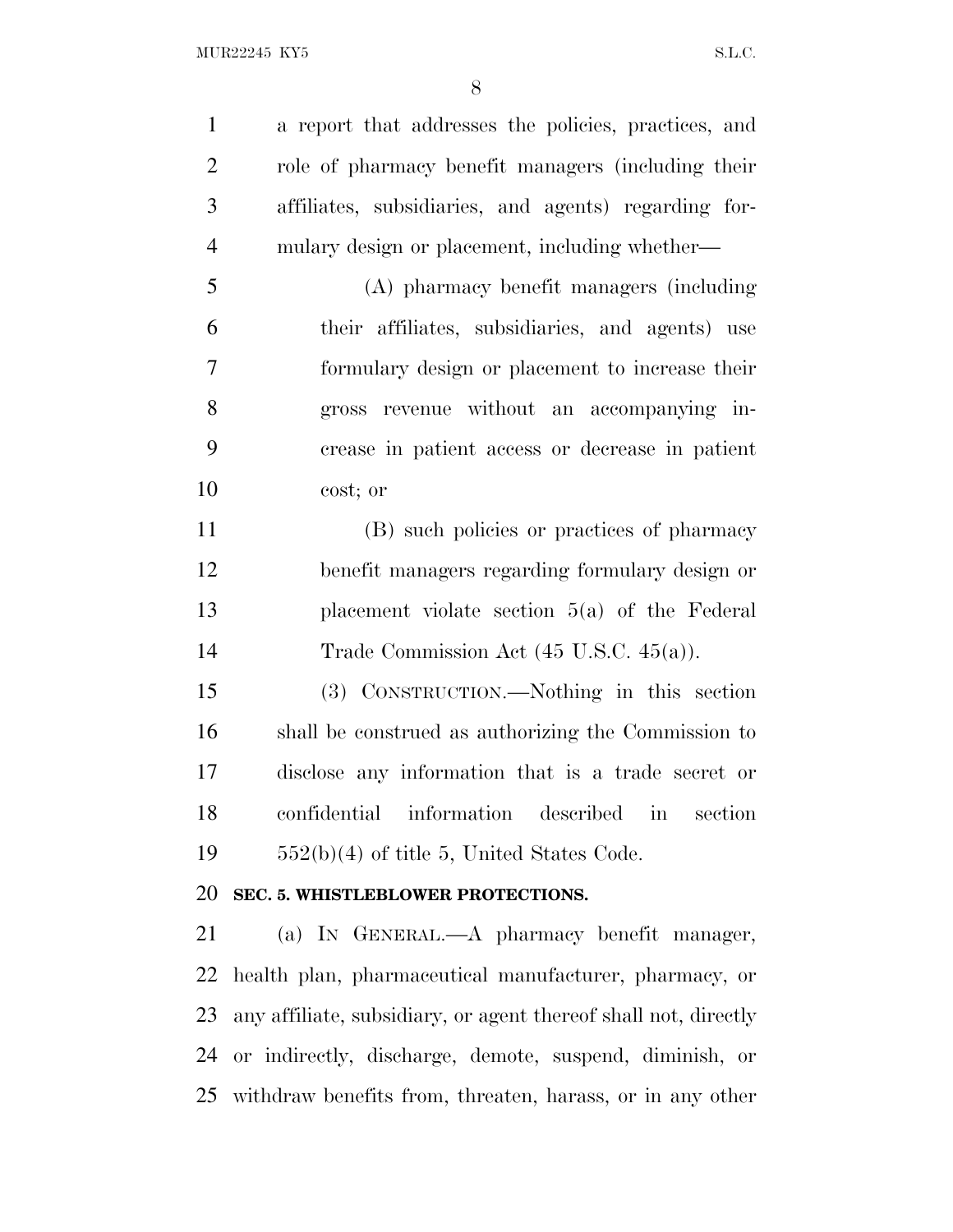MUR22245 KY5 S.L.C.

 manner discriminate against or adversely impact a covered individual because—

 (1) the covered individual, or anyone perceived as assisting the covered individual, takes (or is sus- pected to have taken or will take) a lawful action in providing to Congress, an agency of the Federal Government, the attorney general of a State, a State regulator with authority over the distribution or in- surance coverage of prescription drugs, or a law en- forcement agency relating to any act or omission that the covered individual reasonably believes to be a violation of this Act;

 (2) the covered individual provides information that the covered individual reasonably believes evi-dences such a violation to—

 (A) a person with supervisory authority over the covered individual at the pharmacy benefit manager, health plan, pharmaceutical manufacturer, pharmacy, or any affiliate, sub-sidiary, or agent thereof; or

 (B) another individual working for the pharmacy benefit manager, health plan, phar- maceutical manufacturer, pharmacy, or any af- filiate, subsidiary, or agent thereof who the cov-ered individual reasonably believes has the au-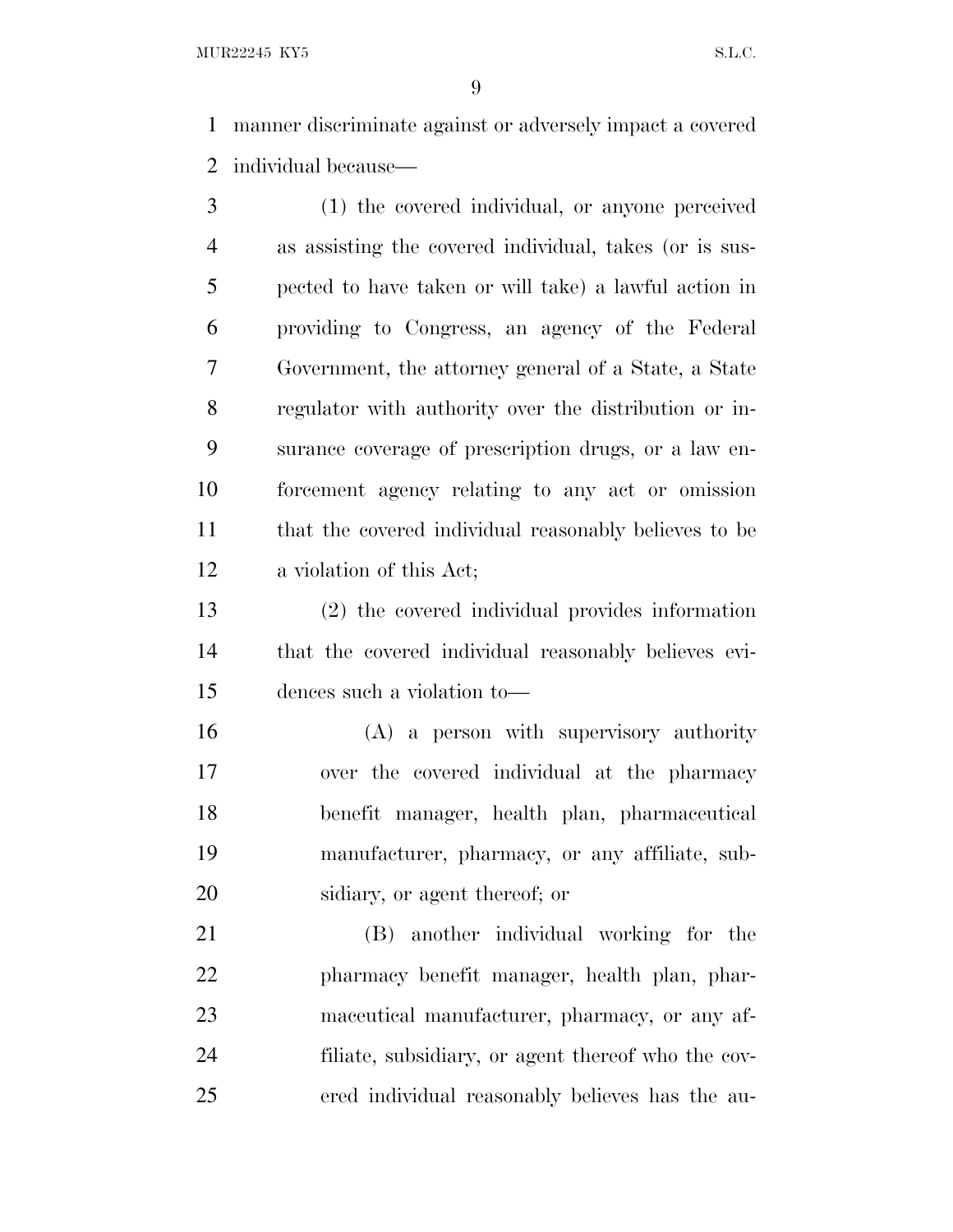| $\mathbf{1}$   | thority to investigate, discover, or terminate the           |
|----------------|--------------------------------------------------------------|
| $\overline{2}$ | violation or to take any other action to address             |
| 3              | the violation;                                               |
| $\overline{4}$ | (3) the covered individual testifies (or it is sus-          |
| 5              | pected that the covered individual will testify) in an       |
| 6              | investigation or judicial or administrative proceeding       |
| 7              | concerning such a violation;                                 |
| 8              | (4) the covered individual assists or participates           |
| 9              | (or it is expected that the covered individual will as-      |
| 10             | sist or participate) in such an investigation or judi-       |
| 11             | cial or administrative proceeding; or                        |
| 12             | (5) the covered individual takes any other ac-               |
| 13             | tion to assist in carrying out the purposes of this          |
| 14             | Act.                                                         |
| 15             | (b) ENFORCEMENT.—An individual who alleges any               |
| 16             | adverse action in violation of subsection (a) may bring an   |
| 17             | action for a jury trial in the appropriate district court of |
| 18             | the United States for the following relief:                  |
| 19             | (1) Temporary relief while the case is pending.              |
| 20             | (2) Reinstatement with the same seniority sta-               |
| 21             | tus that the individual would have had, but for the          |
| 22             | discharge or discrimination.                                 |
| 23             | (3) Twice the amount of back pay otherwise                   |
| 24             | owed to the individual, with interest.                       |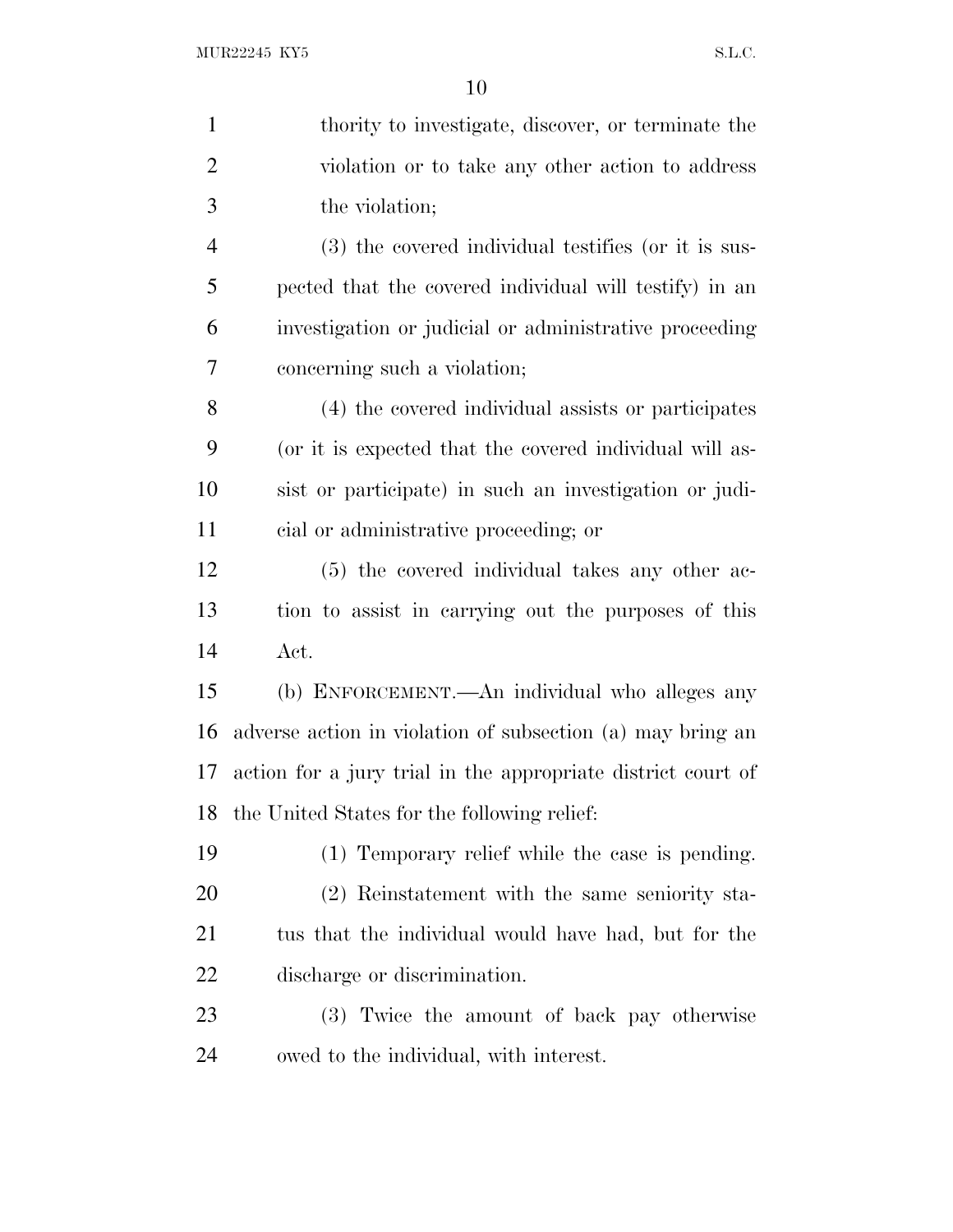(4) Consequential and compensatory damages, and compensation for litigation costs, expert witness fees, and reasonable attorneys' fees.

 (c) WAIVER OF RIGHTS AND REMEDIES.—The rights and remedies provided for in this section shall not be waived by any policy form or condition of employment, in-cluding by a predispute arbitration agreement.

8 (d) PREDISPUTE ARBITRATION AGREEMENTS.- No predispute arbitration agreement shall be valid or enforce- able if the agreement requires arbitration of a dispute arising under this section.

#### **SEC. 6. ENFORCEMENT.**

13 (a) ENFORCEMENT BY THE COMMISSION.—

 (1) UNFAIR AND DECEPTIVE ACTS OR PRAC- TICES.—A violation of this Act shall be treated as a violation of a rule defining an unfair or deceptive act or practice under section 18(a)(1)(B) of the Fed- eral Trade Commission Act (15 U.S.C.  $57a(a)(1)(B)$ .

20 (2) POWERS OF THE COMMISSION.—

 (A) IN GENERAL.—Except as provided in 22 subparagraph (C), the Commission shall enforce this Act in the same manner, by the same means, and with the same jurisdiction, powers, and duties as though all applicable terms and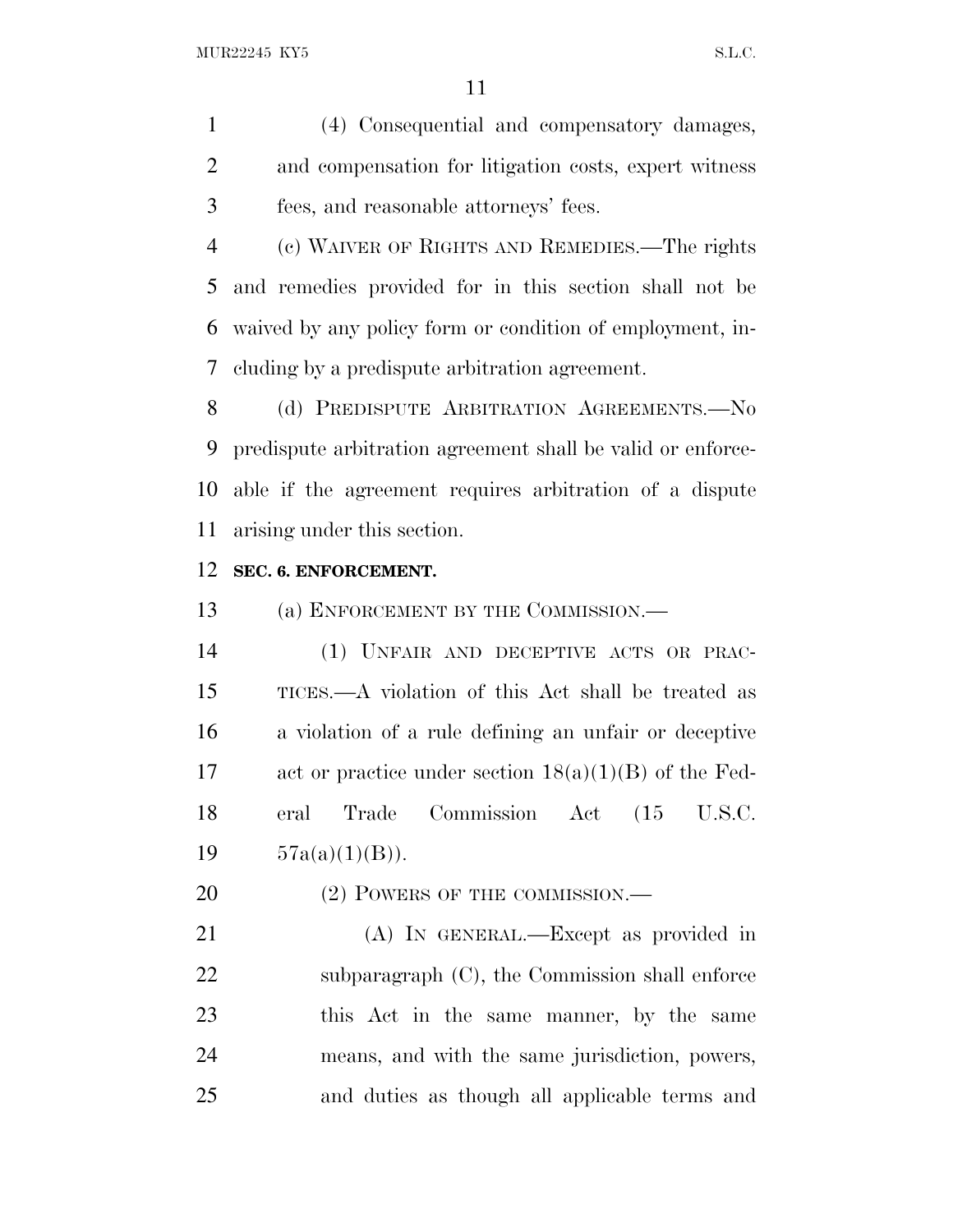| $\mathbf{1}$   | provisions of the Federal Trade Commission                |
|----------------|-----------------------------------------------------------|
| $\overline{2}$ | Act (15 U.S.C. 41 et seq.) were incorporated              |
| 3              | into and made a part of this Act.                         |
| $\overline{4}$ | (B) PRIVILEGES AND IMMUNITIES.—Sub-                       |
| 5              | ject to paragraph (3), any person who violates            |
| 6              | this Act shall be subject to the penalties and            |
| $\overline{7}$ | entitled to the privileges and immunities pro-            |
| 8              | vided in the Federal Trade Commission Act (15             |
| 9              | U.S.C. 41 et. seq.).                                      |
| 10             | (C) NONPROFIT ORGANIZATIONS AND IN-                       |
| 11             | SURANCE.—Notwithstanding section $4$ or $6$ of            |
| 12             | the Federal Trade Commission Act (15 U.S.C.               |
| 13             | 44, 46), section 2 of McCarran-Ferguson Act               |
| 14             | $(15 \text{ U.S.C. } 1012)$ , or any other jurisdictional |
| 15             | limitation of the Commission, the Commission              |
| 16             | shall also enforce this Act, in the same manner           |
| 17             | provided in subparagraphs $(A)$ and $(B)$ of this         |
| 18             | paragraph, with respect to-                               |
| 19             | (i) organizations not organized to                        |
| 20             | carry on business for their own profit or                 |
| 21             | that of their members; and                                |
| 22             | (ii) the business of insurance, and                       |
| 23             | persons engaged in such business.                         |
| 24             | (D) AUTHORITY PRESERVED.—Nothing in                       |
| 25             | this section shall be construed to limit the au-          |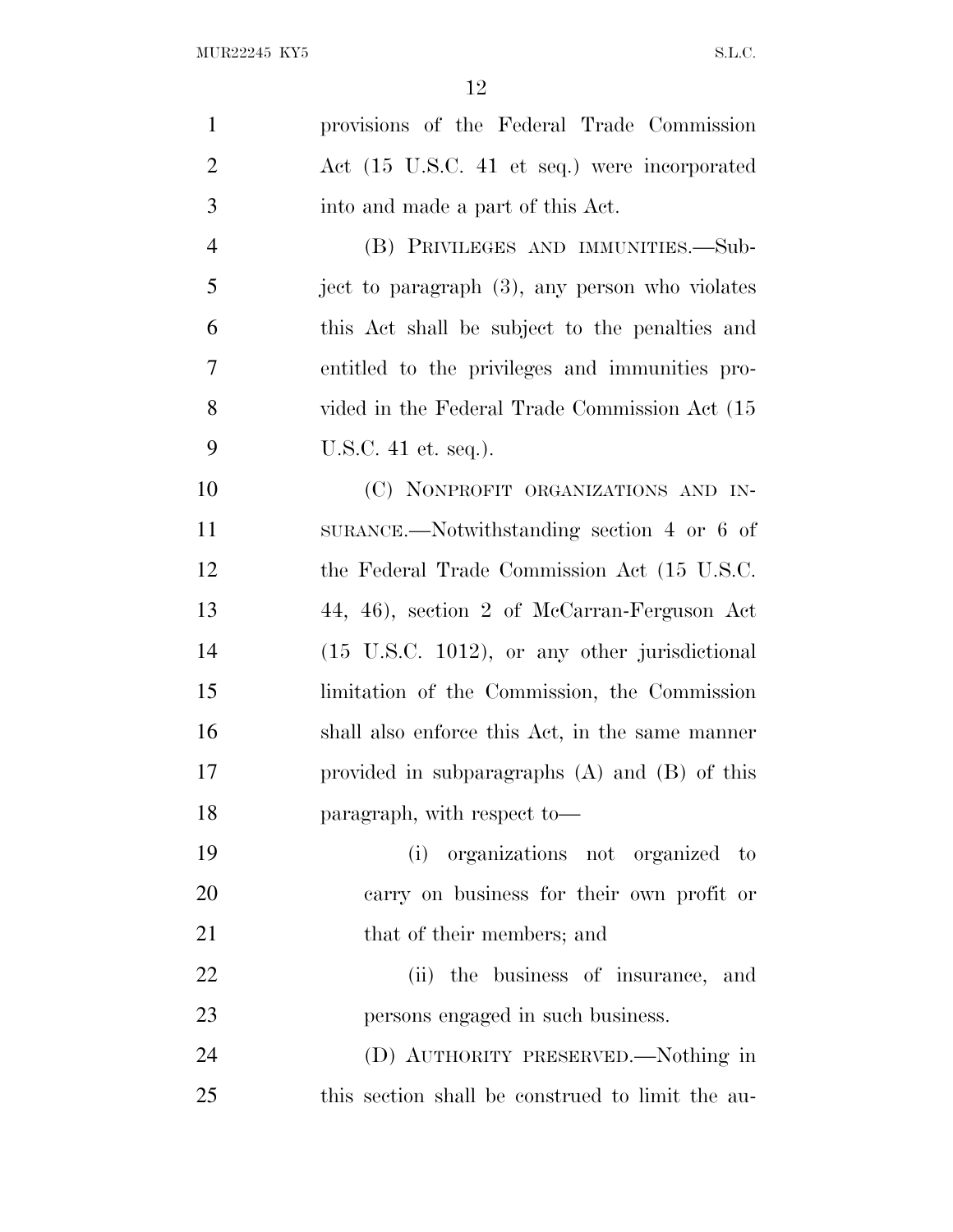| $\mathbf{1}$   | thority of the Commission under any other pro-    |
|----------------|---------------------------------------------------|
| $\overline{2}$ | vision of law.                                    |
| 3              | $(3)$ PENALTIES.—                                 |
| $\overline{4}$ | (A) ADDITIONAL CIVIL PENALTY.—In ad-              |
| 5              | dition to any penalty applicable under the Fed-   |
| 6              | eral Trade Commission Act (15 U.S.C. 41 et        |
| 7              | seq.), any person that violates this Act shall be |
| 8              | liable for a civil penalty of not more than       |
| 9              | \$1,000,000.                                      |
| 10             | (B) METHOD.—The penalties provided by             |
| 11             | subparagraph (A) shall be obtained in the same    |
| 12             | manner as civil penalties imposed under section   |
| 13             | $18(a)(1)(B)$ of the Federal Trade Commission     |
| 14             | Act $(15 \text{ U.S.C. } 57a(a(1)(B)).$           |
| 15             | (C) MULTIPLE OFFENSES; MITIGATING                 |
| 16             | FACTORS.—In assessing a penalty under sub-        |
| 17             | paragraph $(A)$ —                                 |
| 18             | (i) each day of a continuing violation            |
| 19             | shall be considered a separate violation;         |
| 20             | and                                               |
| 21             | (ii) the court shall take into consider-          |
| 22             | ation, among other factors—                       |
| 23             | (I) the seriousness of the viola-                 |
| 24             | tion;                                             |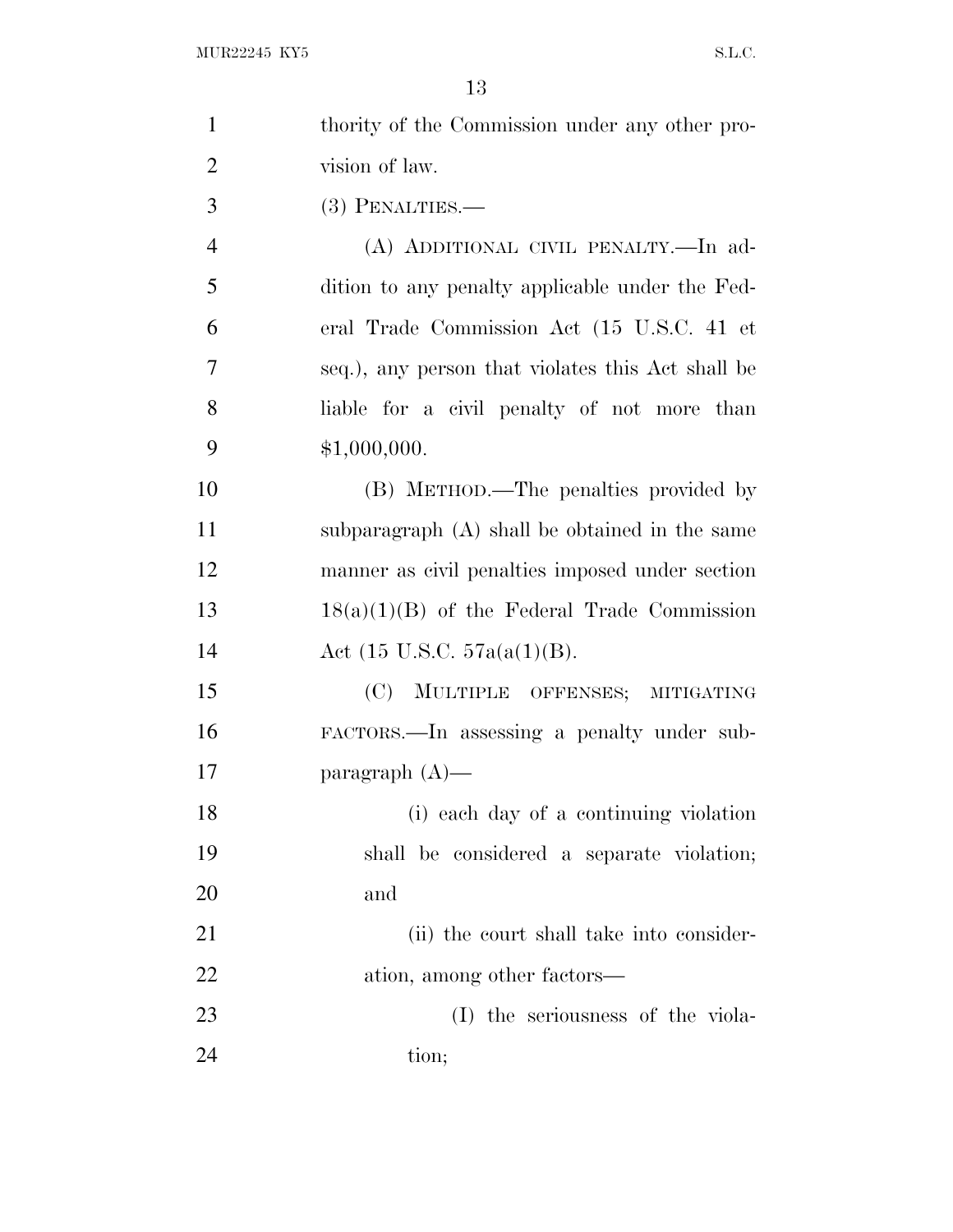| $\mathbf{1}$   | (II) the efforts of the person                         |
|----------------|--------------------------------------------------------|
| $\overline{2}$ | committing the violation to remedy                     |
| 3              | the harm caused by the violation in a                  |
| $\overline{4}$ | timely manner; and                                     |
| 5              | (III) whether the violation was                        |
| 6              | intentional.                                           |
| 7              | (b) ENFORCEMENT BY STATES.-                            |
| 8              | $(1)$ IN GENERAL.—If the attorney general of a         |
| 9              | State has reason to believe that an interest of the    |
| 10             | residents of the State has been or is being threat-    |
| 11             | ened or adversely affected by a practice that violates |
| 12             | this Act, the attorney general of the State may bring  |
| 13             | a civil action on behalf of the residents of the State |
| 14             | in an appropriate district court of the United States  |
| 15             | to obtain appropriate relief.                          |
| 16             | (2) RIGHTS OF THE COMMISSION.—                         |
| 17             | (A) NOTICE TO THE COMMISSION.—                         |
| 18             | (i) IN GENERAL.—Except as provided                     |
| 19             | in clause (iii), the attorney general of a             |
| 20             | State, before initiating a civil action under          |
| 21             | paragraph (1), shall provide written notifi-           |
| 22             | cation to the Commission that the attorney             |
| 23             | general intends to bring such civil action.            |
| 24             | (ii) CONTENTS.—The notification re-                    |
| 25             | quired under clause (i) shall include a copy           |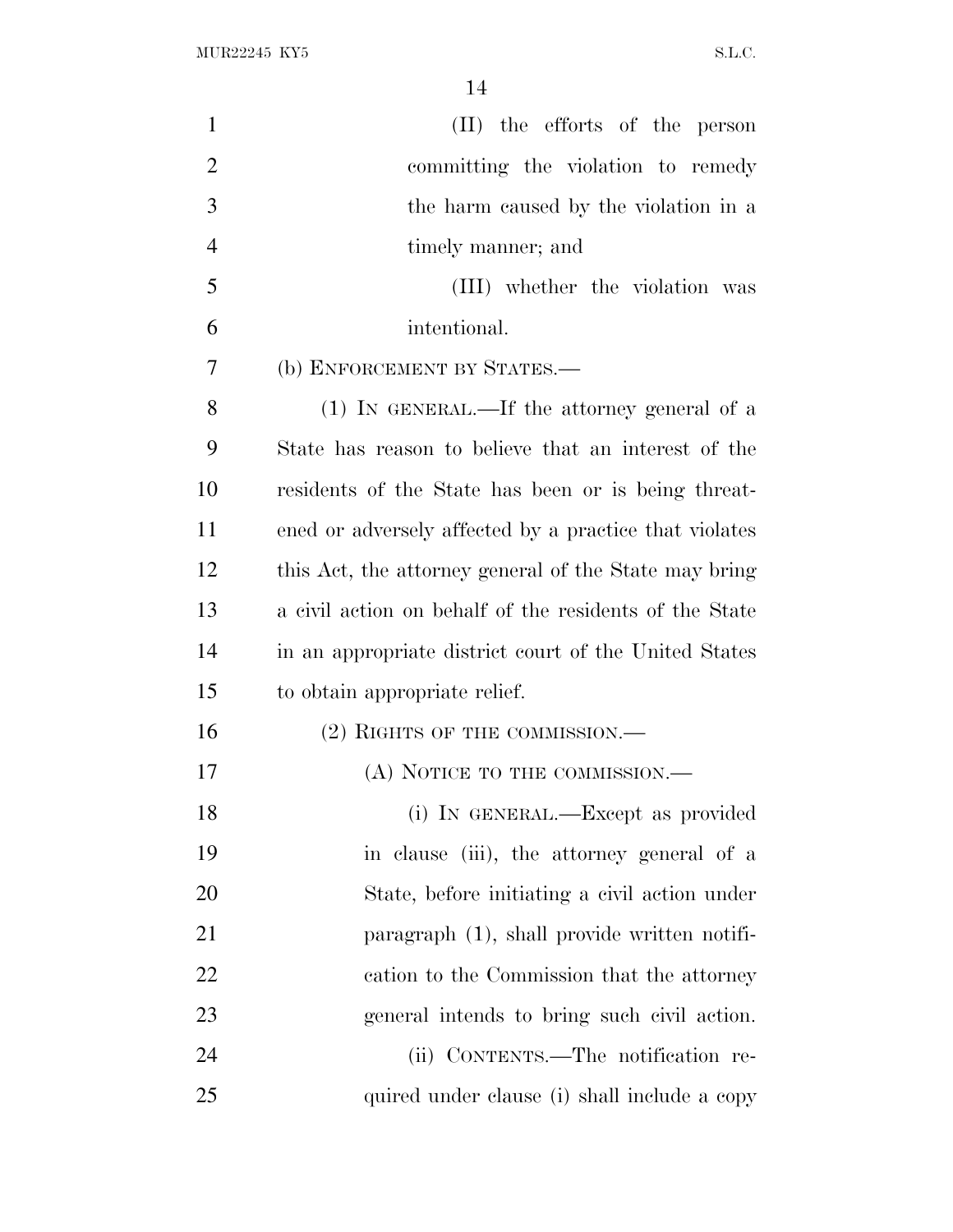| $\mathbf{1}$   | of the complaint to be filed to initiate the         |
|----------------|------------------------------------------------------|
| $\overline{2}$ | civil action.                                        |
| 3              | (iii) EXCEPTION.—If it is not feasible               |
| $\overline{4}$ | for the attorney general of a State to pro-          |
| 5              | vide the notification required under clause          |
| 6              | (i) before initiating a civil action under           |
| 7              | paragraph (1), the attorney general shall            |
| 8              | notify the Commission immediately upon               |
| 9              | instituting the civil action.                        |
| 10             | INTERVENTION BY THE<br>(B)<br>COMMIS-                |
| 11             | sion.—The Commission may—                            |
| 12             | (i) intervene in any civil action                    |
| 13             | brought by the attorney general of a State           |
| 14             | under paragraph $(1)$ ; and                          |
| 15             | (ii) upon intervening—                               |
| 16             | (I) be heard on all matters aris-                    |
| 17             | ing in the civil action; and                         |
| 18             | (II) file petitions for appeal of a                  |
| 19             | decision in the civil action.                        |
| 20             | (3) CONSTRUCTION.—Nothing in this<br>sub-            |
| 21             | section may be construed to prevent the attorney     |
| 22             | general of a State from exercising the powers con-   |
| 23             | ferred on the attorney general by the laws of the    |
| 24             | State to conduct investigations, to administer oaths |
| 25             | or affirmations, or to compel the attendance of wit- |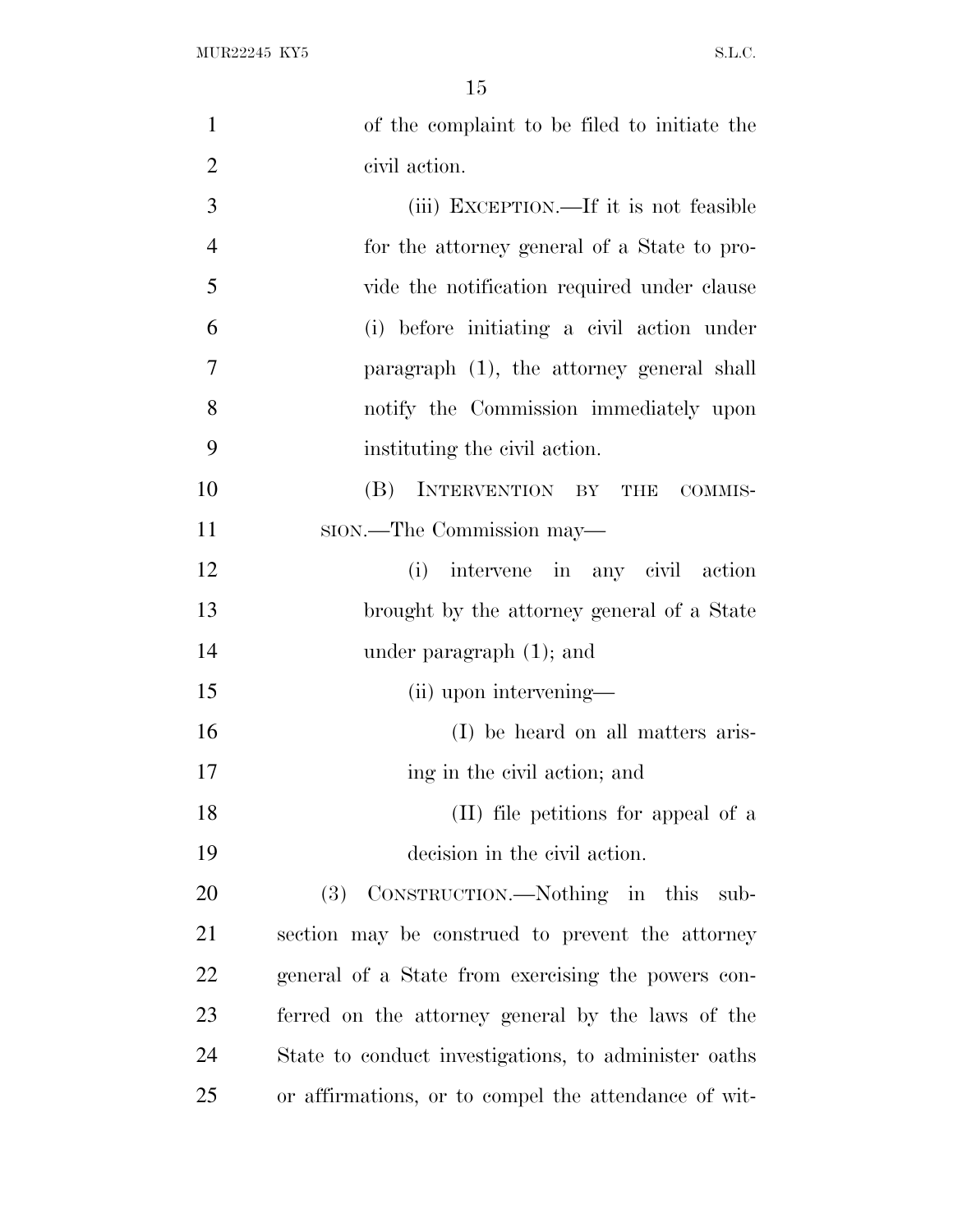| $\mathbf{1}$   | nesses or the production of documentary or other |
|----------------|--------------------------------------------------|
| $\overline{2}$ | evidence.                                        |
| 3              | (4) VENUE; SERVICE OF PROCESS.—                  |
| $\overline{4}$ | (A) VENUE.—Any action brought under              |
| 5              | paragraph $(1)$ may be brought in—               |
| 6              | (i) the district court of the United             |
| 7              | States that meets applicable requirements        |
| 8              | relating to venue under section 1391 of          |
| 9              | title 28, United States Code; or                 |
| 10             | (ii) another court of competent juris-           |
| 11             | diction.                                         |
| 12             | (B) SERVICE OF PROCESS.—In an action             |
| 13             | brought under paragraph (1), process may be      |
| 14             | served in any district in which—                 |
| 15             | (i) the defendant is an inhabitant,              |
| 16             | may be found, or transacts business; or          |
| 17             | (ii) venue is proper under section               |
| 18             | 1391 of title 28, United States Code.            |
| 19             | (5) ACTIONS BY OTHER STATE OFFICIALS.—           |
| 20             | (A) IN GENERAL.—In addition to a civil           |
| 21             | action brought by an attorney general under      |
| 22             | paragraph (1), any other officer of a State who  |
| 23             | is authorized by the State to do so may bring    |
| 24             | a civil action under paragraph (1), subject to   |
| 25             | same requirements and limitations that<br>the    |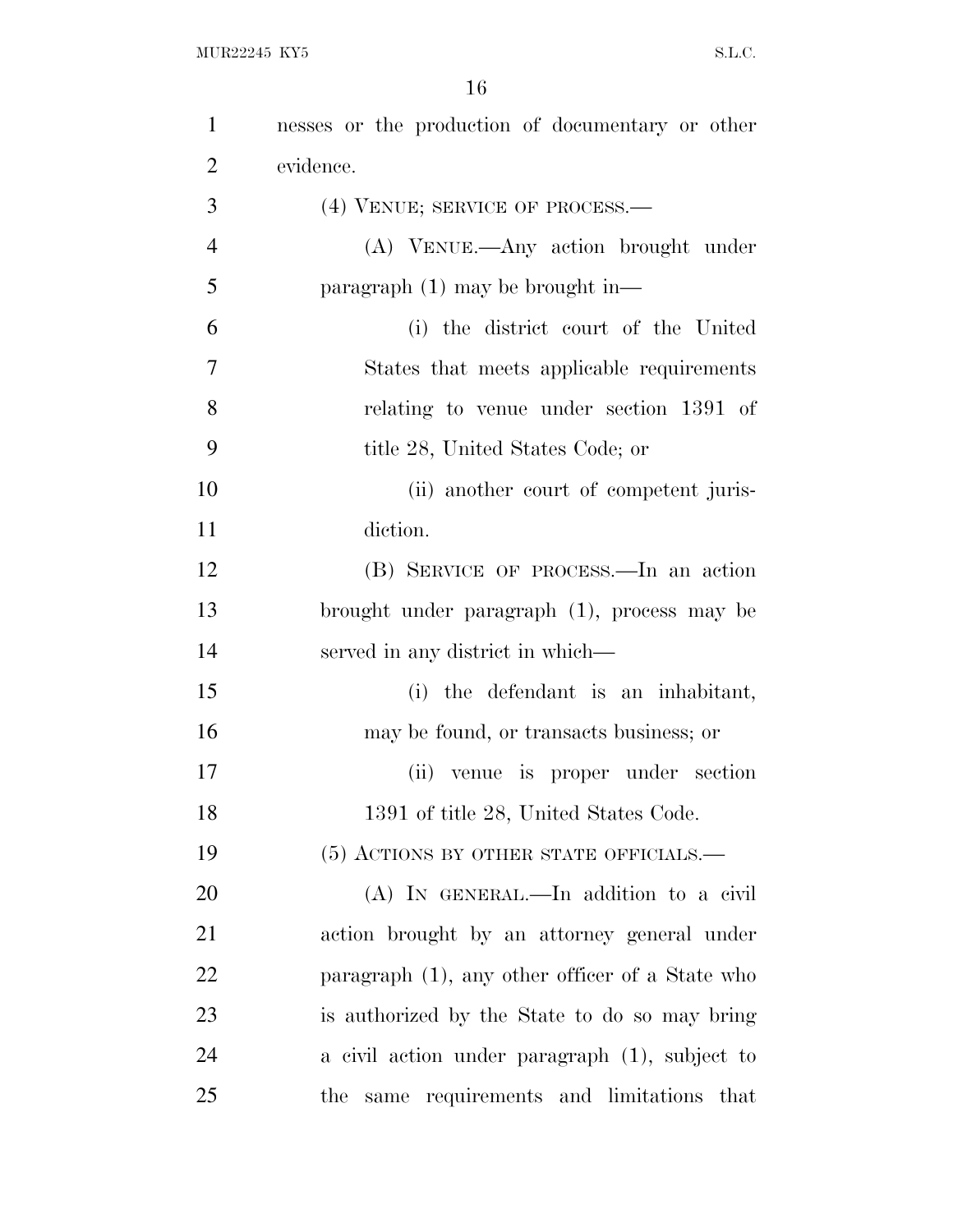|                | 17                                                          |
|----------------|-------------------------------------------------------------|
| $\mathbf{1}$   | apply under this subsection to civil actions                |
| $\overline{2}$ | brought by attorneys general.                               |
| 3              | (B) SAVINGS PROVISION.—Nothing in this                      |
| $\overline{4}$ | subsection may be construed to prohibit an au-              |
| 5              | thorized official of a State from initiating or             |
| 6              | continuing any proceeding in a court of the                 |
| $\tau$         | State for a violation of any civil or criminal law          |
| 8              | of the State.                                               |
| 9              | (c) AFFIRMATIVE DEFENSE.—In an action brought               |
| 10             | under this section to enforce section 2, it shall be an af- |
| 11             | firmative defense, on which the defendant has the burden    |
| 12             | of persuasion by a preponderance of the evidence, that the  |
| 13             | conduct alleged to be a violation of section 2 was          |
| 14             | nonpretextual and reasonably necessary to—                  |
| 15             | (1) prevent a violation of, or comply with, Fed-            |
| 16             | eral or State law;                                          |
| 17             | (2) protect patient safety; or                              |
| 18             | (3) protect patient access.                                 |
| 19             | SEC. 7. EFFECT ON STATE LAWS.                               |
| 20             | Nothing in this Act shall be construed to preempt,          |
| 21             | displace, or supplant any State laws, rules, regulations,   |
| 22             | or requirements, or the enforcement thereof.                |
| 23             | SEC. 8. DEFINITIONS.                                        |

In this Act: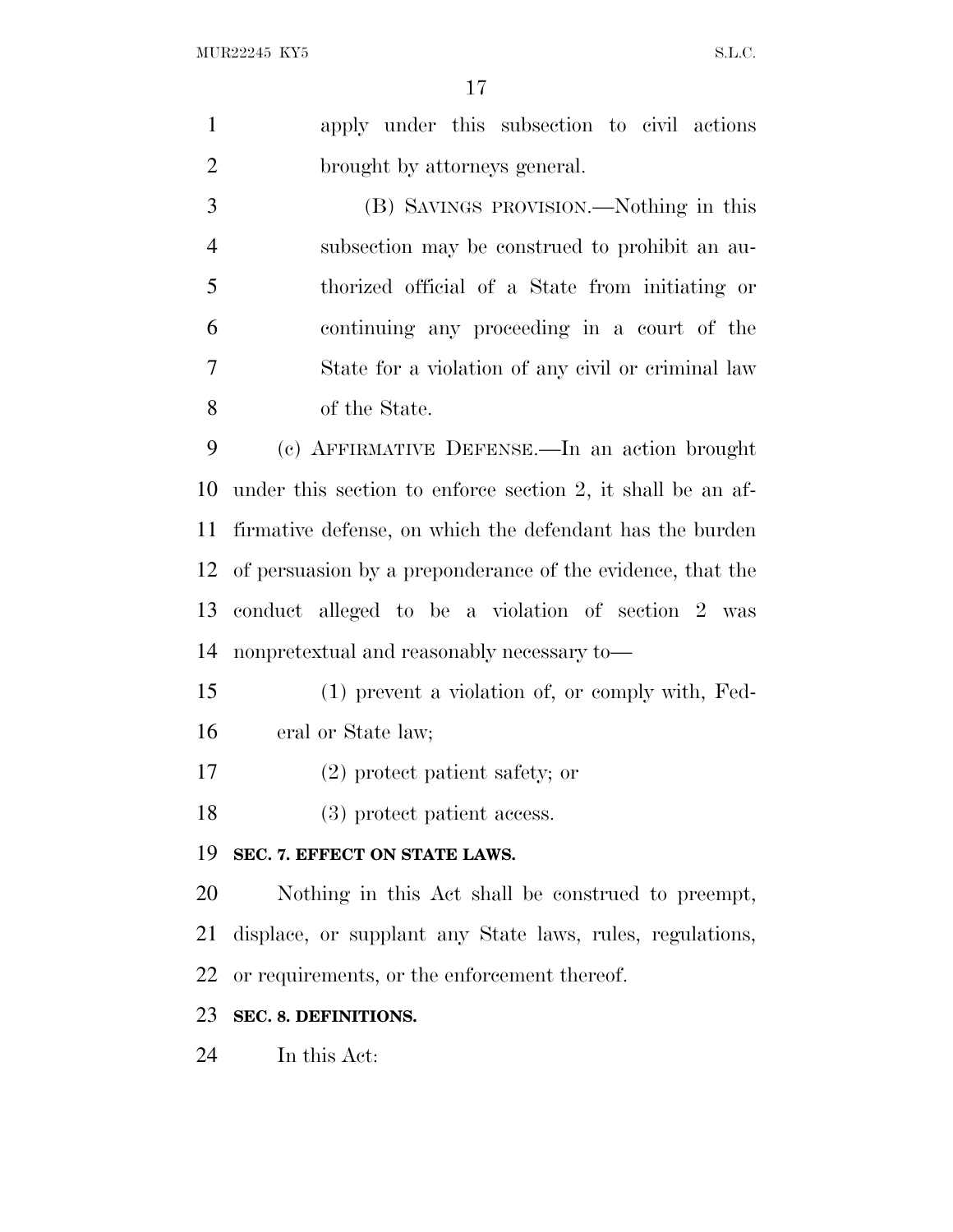(1) COMMISSION.—The term ''Commission'' means the Federal Trade Commission. (2) COVERED INDIVIDUAL.—The term ''covered individual'' means a current or former employee, contractor, subcontractor, service provider, or agent of a pharmacy benefit manager, health plan, phar- maceutical manufacturer, pharmacy, or any affiliate, subsidiary, or agent thereof. (3) HEALTH PLAN.—The term ''health plan'' means any group or individual health insurance plan or coverage, including any health insurance plan or coverage sponsored or funded by the Federal Gov- ernment or the government of any State, Territory, or subdivision thereof. (4) PHARMACY BENEFIT MANAGER.—The term ''pharmacy benefit manager'' means any entity that provides pharmacy benefit management services on behalf of a health plan, a payer, or health insurance issuer. (5) PHARMACY BENEFIT MANAGEMENT SERV- ICES.—The term ''pharmacy benefit management services'' means, pursuant to a written agreement with a payer or health plan offering group or indi- vidual health insurance coverage, directly or through an intermediary, the service of—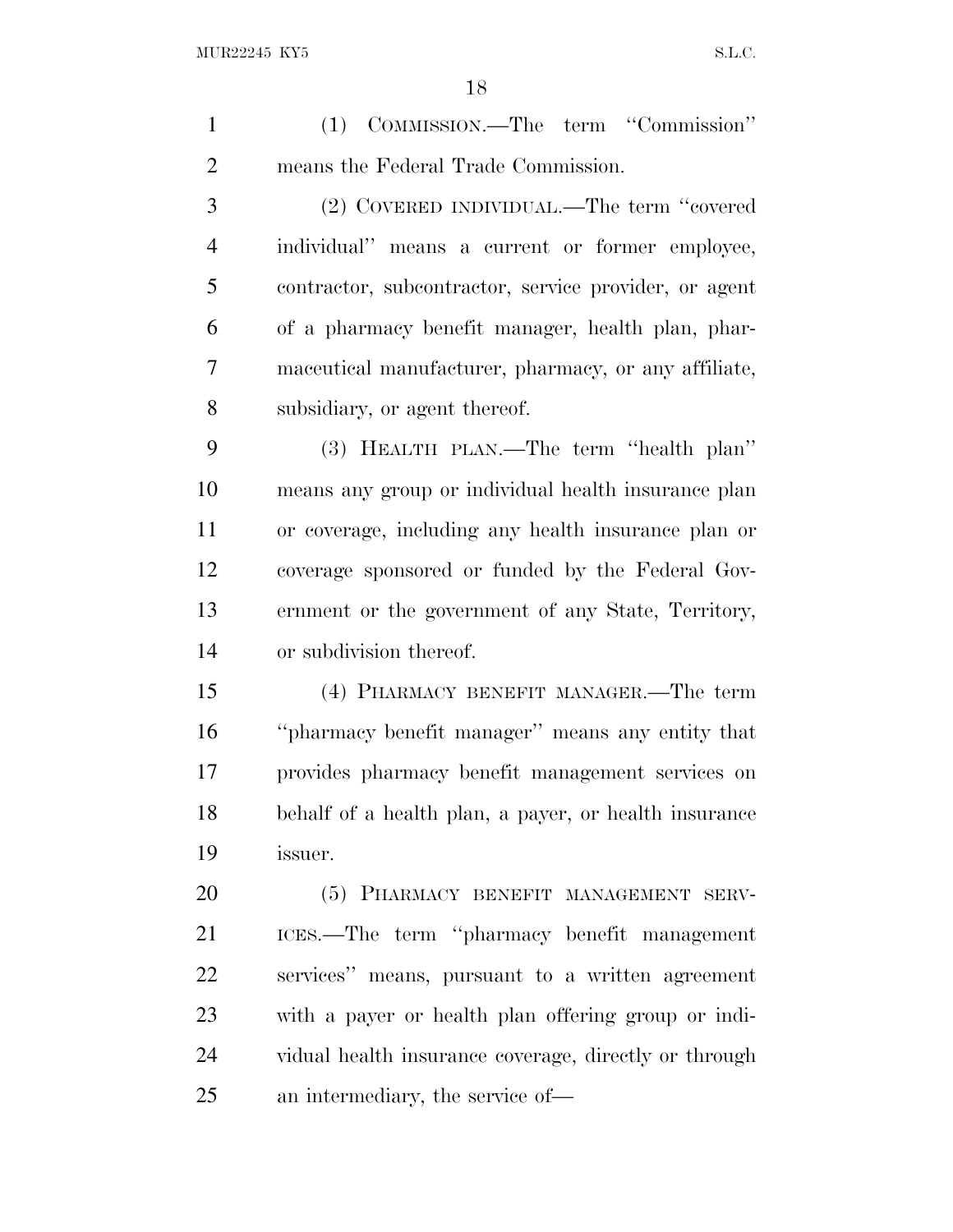(A) negotiating terms and conditions, in- cluding rebates and price concessions, with re- spect to a prescription drug on behalf of the health plan, coverage, or payer; or (B) managing the prescription drug bene- fits provided by the health plan, coverage, or payer, which may include formulary manage- ment the processing and payment of claims for prescription drugs, the performance of drug uti- lization review, the processing of drug prior au- thorization requests, the adjudication of appeals or grievances related to the prescription drug benefit, contracting with network pharmacies, or the provision of related services. (6) PRESCRIPTION DRUG.—The term ''prescrip- tion drug'' means— (A) a drug, as that term is defined in sec-18 tion  $201(g)$  of the Federal Food, Drug, and 19 Cosmetic Act  $(21 \text{ U.S.C. } 321(g))$ , that is— (i) approved by the Food and Drug 21 Administration under section 505 of such 22 Act (21 U.S.C. 355); and 23 (ii) subject to the requirements of sec-24 tion  $503(b)(1)$  of such Act  $(21 \text{ U.S.C.})$ 

25  $353(b)(1)$ ;